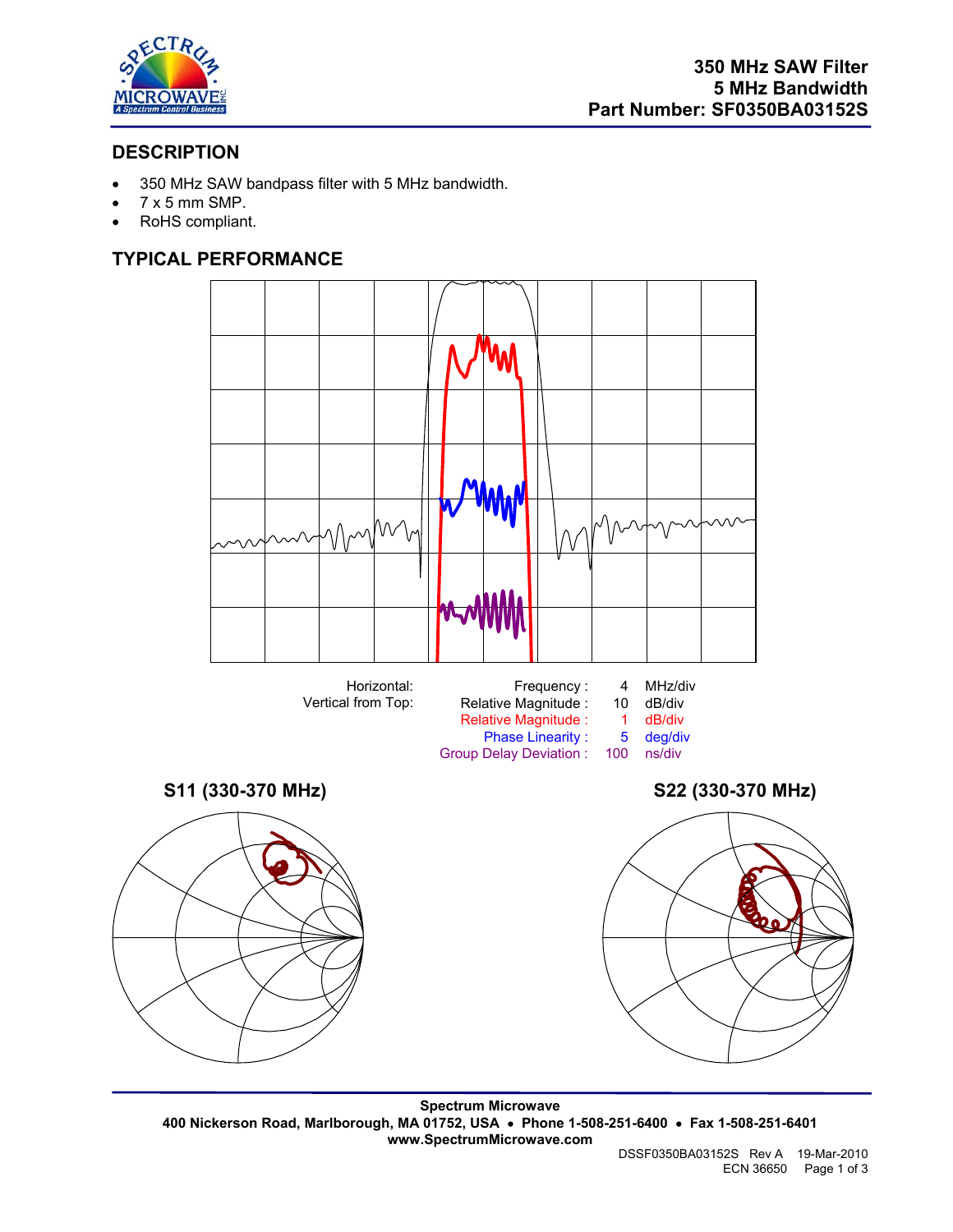

## **SPECIFICATION**

| Parameter                               | <b>Min</b> | <b>Typ</b> | <b>Max</b> | <b>Units</b>      |
|-----------------------------------------|------------|------------|------------|-------------------|
| Center Frequency, F <sub>c</sub>        |            | 350        |            | <b>MHz</b>        |
| Insertion Loss at Fc                    |            | 13.2       | 18         | dB                |
| 1 dB Bandwidth <sup>2</sup>             | 5          | 5.6        |            | <b>MHz</b>        |
| 11 dB Bandwidth <sup>2</sup>            | 6          | 6.3        |            | <b>MHz</b>        |
| 41 dB Bandwidth <sup>2</sup>            |            | 9.6        | 12         | <b>MHz</b>        |
| Amplitude Ripple (Fc +/- 2.5 MHz)       |            | 0.8        |            | $dB$ p-p          |
| Group Delay Variation (Fc +/- 2.5 MHz)  |            | 70         | 80         | ns                |
| Phase Linearity (Fc +/- 2.5 MHz)        |            | 4          | 6          | deg p-p           |
| <b>Absolute Delay</b>                   |            | 0.78       | 0.9        | <b>us</b>         |
| Rejection (150 to 344 MHz) <sup>2</sup> | 41         | 48         |            | dB                |
| Rejection (356 to 540 MHz) <sup>2</sup> | 41         | 48         |            | dB                |
| Temperature Coefficient of Frequency    | $-18$      |            | ppm/°C     |                   |
| Source/Load Impedance                   | 50         |            |            | ohms              |
| <b>Ambient Temperature</b>              | 25         |            |            | $^{\circ}{\rm C}$ |

Notes: 1. Defined as the average of the lower and upper 3 dB frequencies at room ambient. 2. All dB levels are defined relative to the insertion loss.

## **MAXIMUM RATINGS**

| Parameter                          |     | лах |                     |
|------------------------------------|-----|-----|---------------------|
| Storage Temperature Range          | -40 | 85  |                     |
| <b>Operating Temperature Range</b> | -10 | 60  | $\hat{\phantom{a}}$ |
| Input Power Level                  |     |     | dRm                 |

## **MATCHING CIRCUIT**



Typical Component values: Ls1 = 8.2 nH Ls2 = 8.2 nH

 $Cp1 = 10 pF$   $Cp2 = 18 pF$ 

Notes:

- Recommend 2% or better tolerance matching components. Typical inductor Q=40.
- Optimum values may change depending on board layout. Values shown are intended as a guide only.

**Spectrum Microwave 400 Nickerson Road, Marlborough, MA 01752, USA** • **Phone 1-508-251-6400** • **Fax 1-508-251-6401 www.SpectrumMicrowave.com**